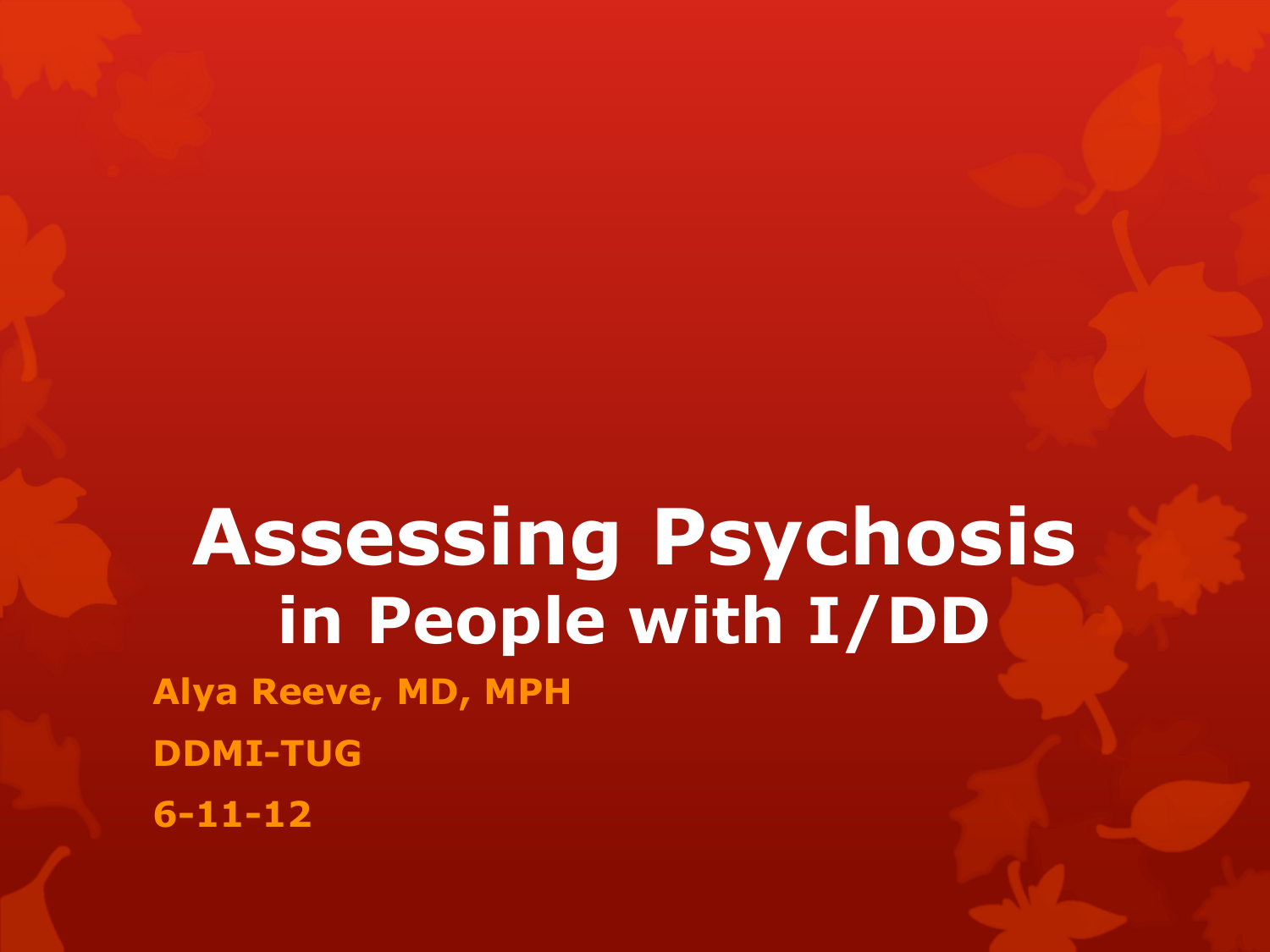#### **What Can We Cover Today:**

- **O** Definitions
- **Common presentations**
- **Frequent medications – cursory**
- **Consideration of extenuating circumstances and conditions**
- **Case/questions/discussion!**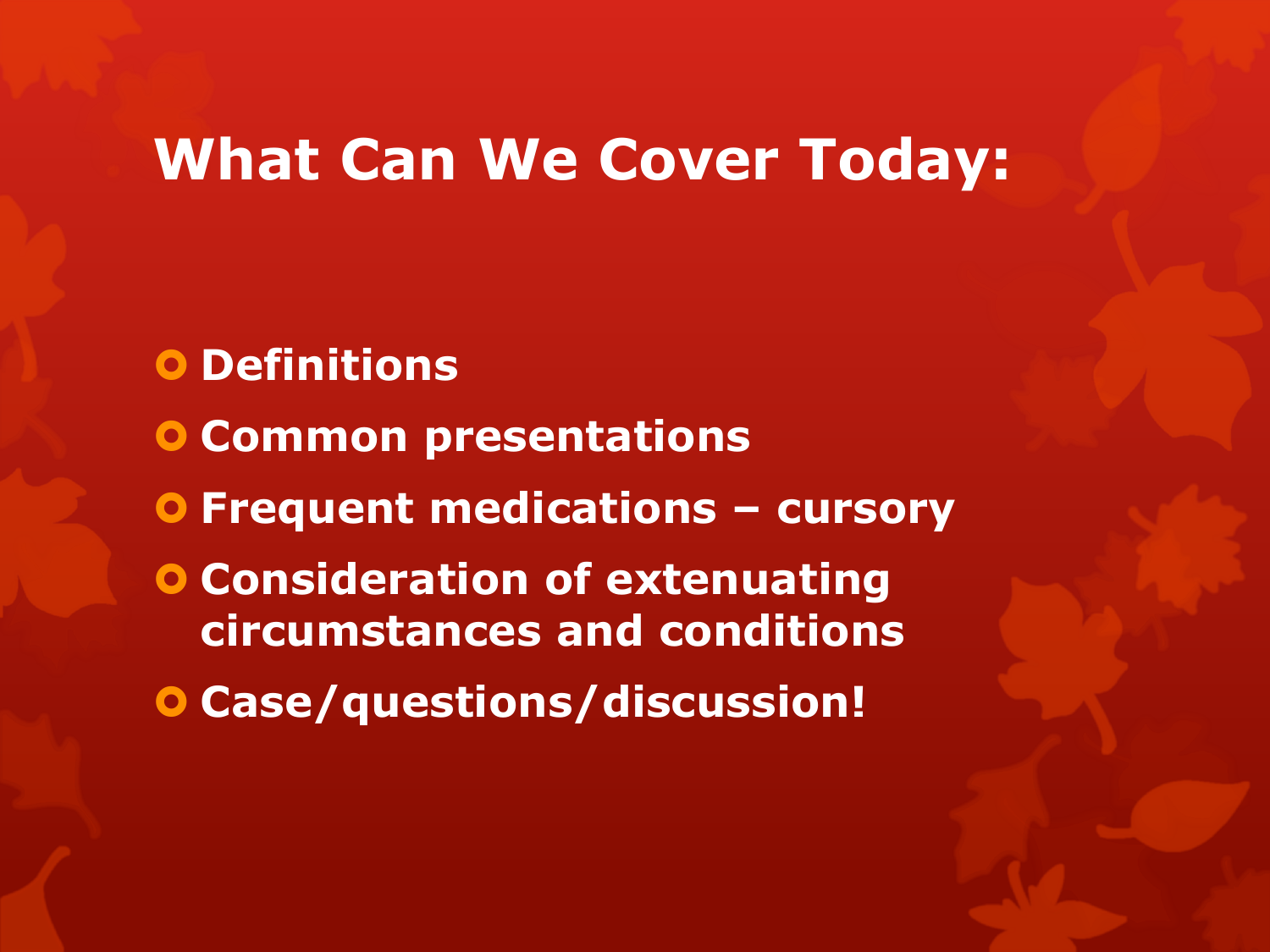#### **Psychosis**

- **O Illness characterized by major alterations in mental functioning.**
- **O** Severe disturbance in cognitive and **perceptual processes;**
- **O** Inability to distinguish reality from **fantasy;**
- **Disturbances of feeling and behavior;**
- **May be acute, chronic, "functional", or "organic"**

**Ayd, F.J., 1995; Lexicon of Psychiatry, Neurology & the Neurosciences, Williams & Wilkins, Baltimore p.543**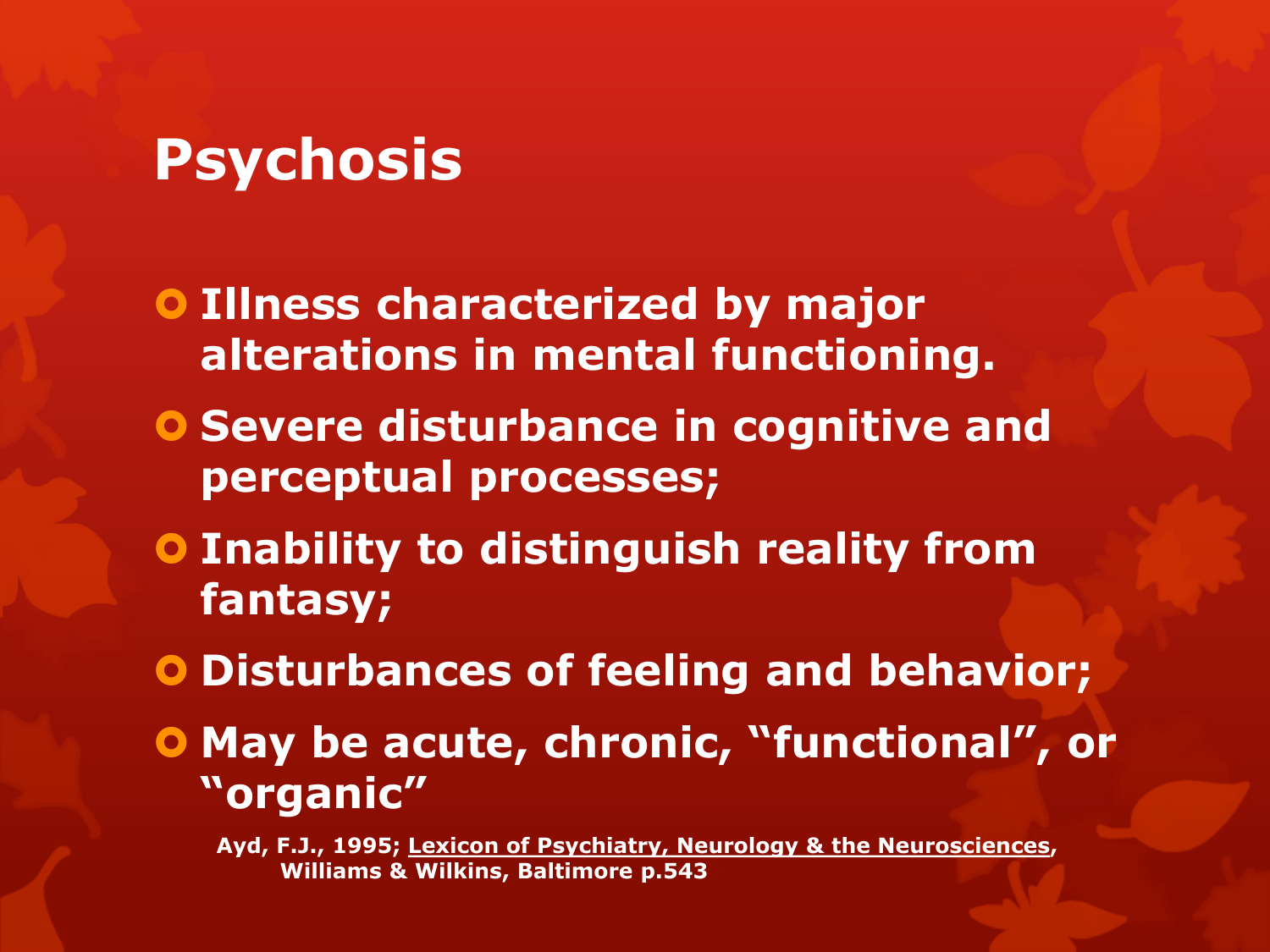## **What types of psychosis do we see?** *Let's do a poll today…*

**O** Schizophrenia **Post-ictal psychosis O** Depression **O** PTSD **O Syndromes: FAS, Fra-X O** Medical conditions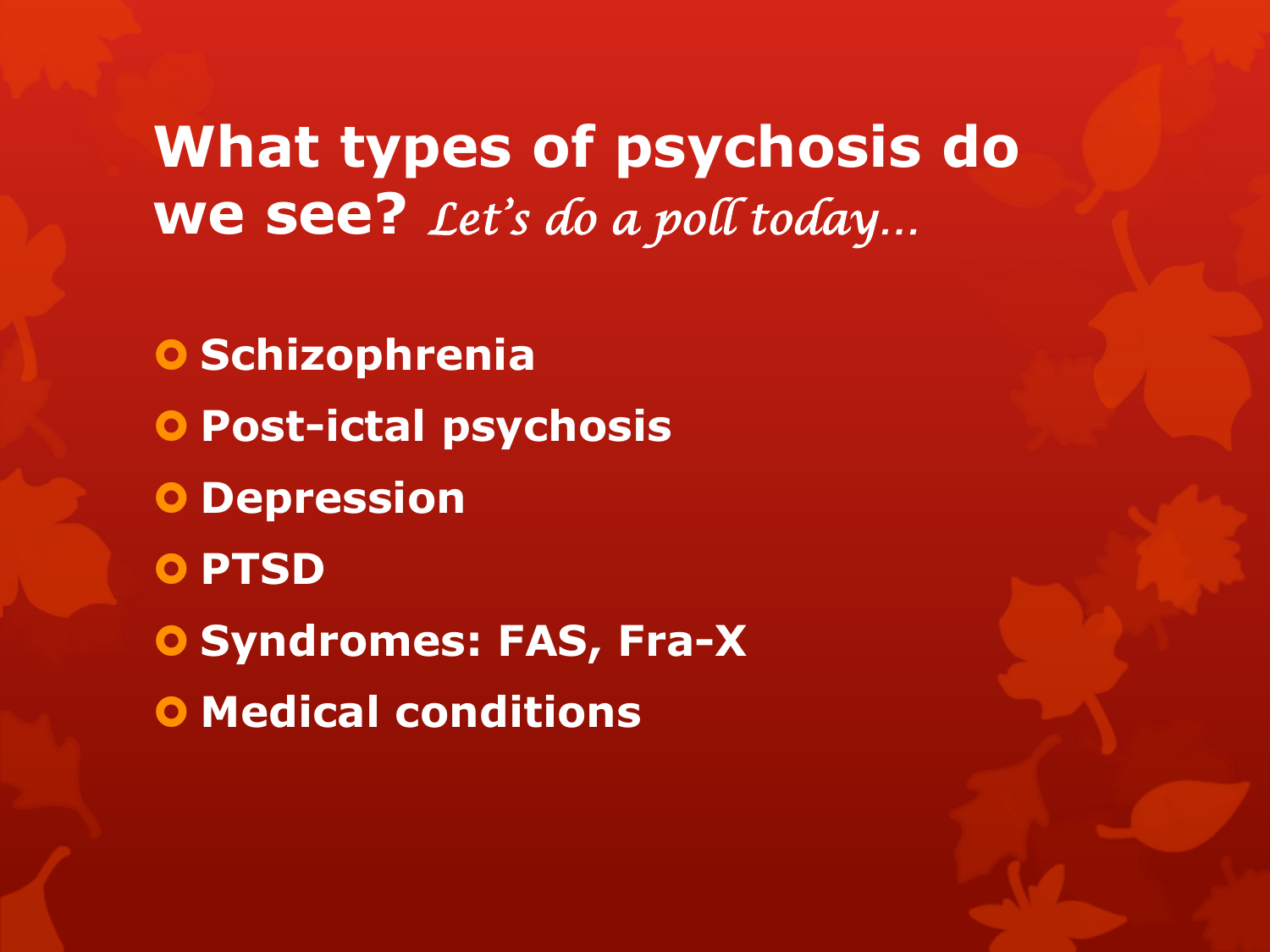#### **Presentations**

**O Distortions of perception O**Hallucinations: auditory, visual, tactile **O Changes in behavior Withdrawal, preoccupation O Fixation of thinking Loosening of associations Addressing hallucinations Changes in sleep O** Impulsivity **Aggression; self-protection**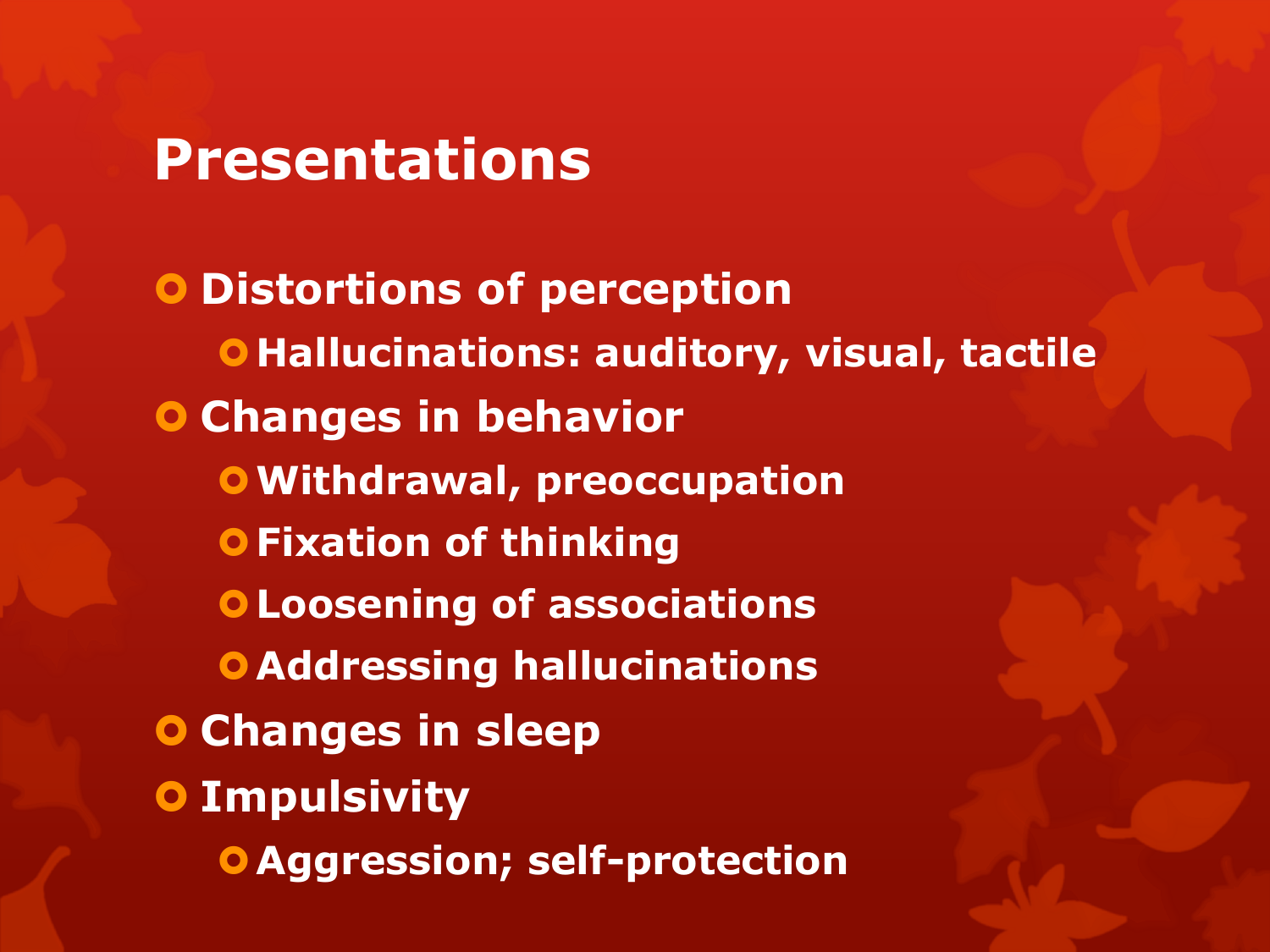#### **Presentation Symptoms, cont.**

#### **Loss of self-care**

**O** Often lose track of day/night cycle

**Decrease bathing; resistance to change**

#### **Appetite changes**

**Dietary idiosyncracies, beliefs**

- **Language/speech/communication**
	- **O** Neologisms, clang associations
	- **Less distinct; poor modulation**

#### **Paranoia**

- **World is unsafe by their perception**
- **Presence of paranoia alone doesn't identify paranoid schizophrenia**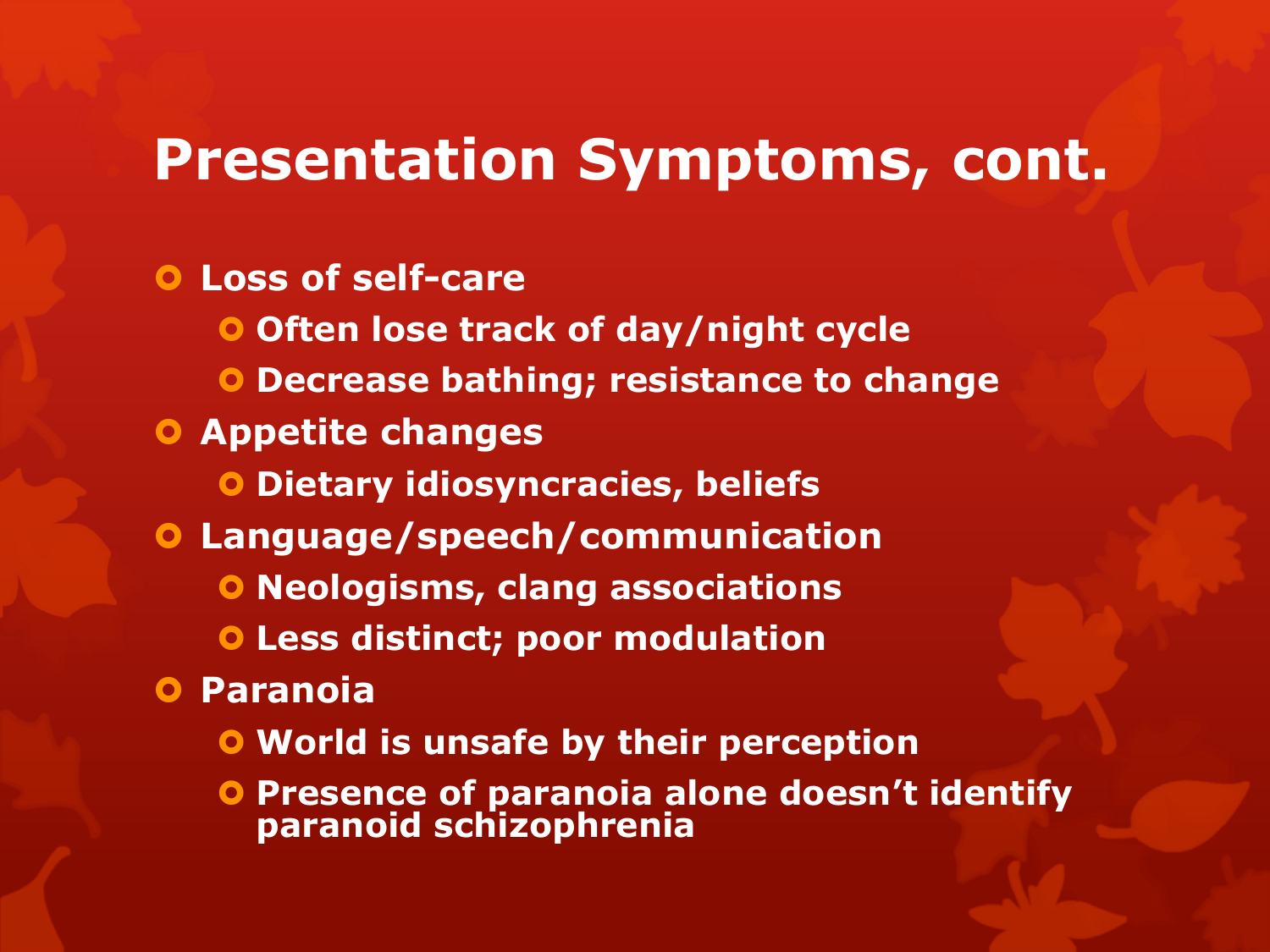- **Antipsychotic Formerly "neuroleptic" – named for attaching to neurons. Often produce extra-pyramidal symptoms (EPS)**  $O$  **May produce involuntary movements O Screen with Abnormal Involuntary Movement (disorder) Scale (AIMS), other scales**
	- **O Treat symptomatically**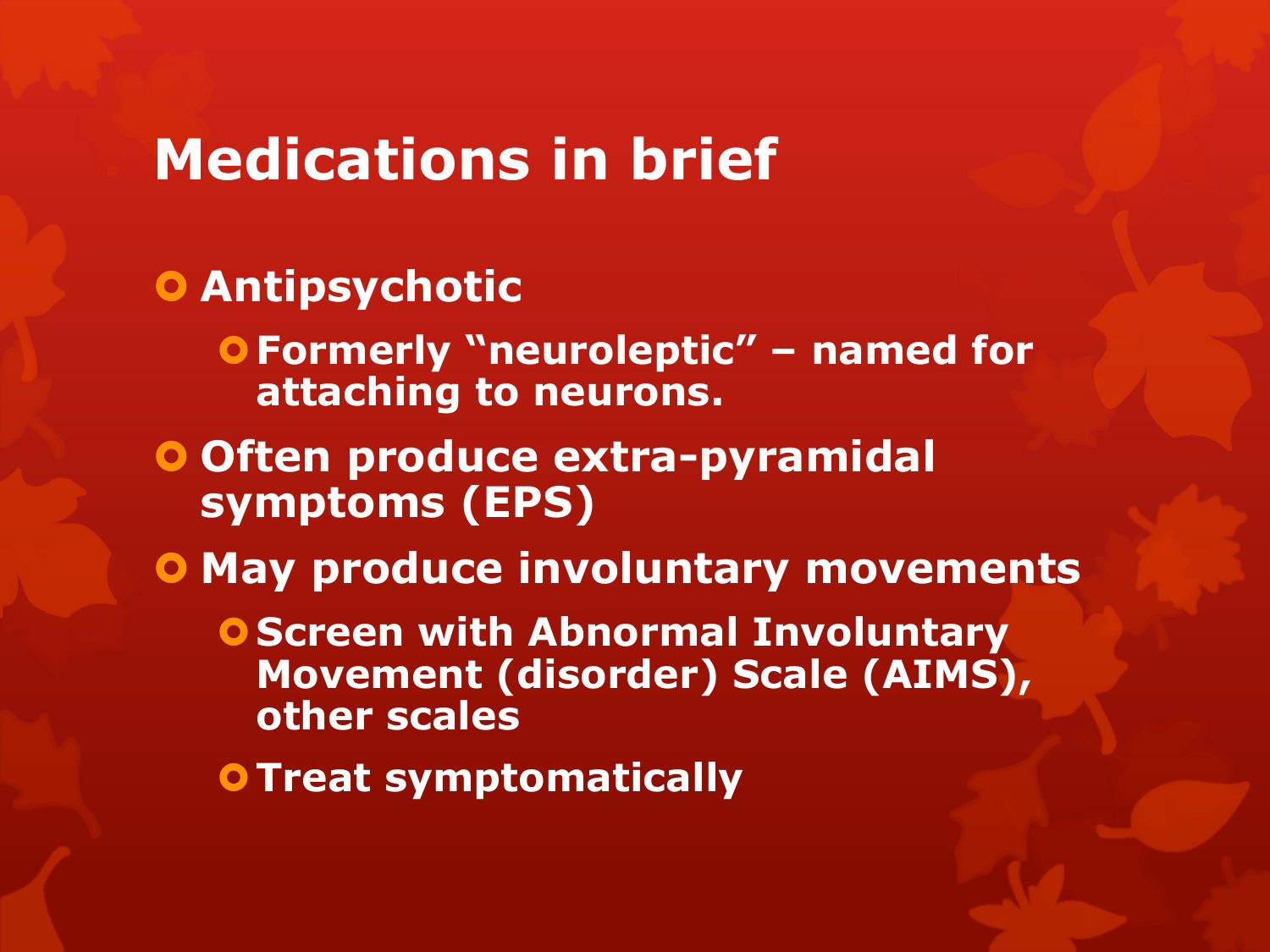**O** Typical antipsychotics **Haldol: pill, liquid, depot (IM) Prolixin: pill, depot OThorazine: pill, liquid O** Navane: pill **Reglan – for stomach motility**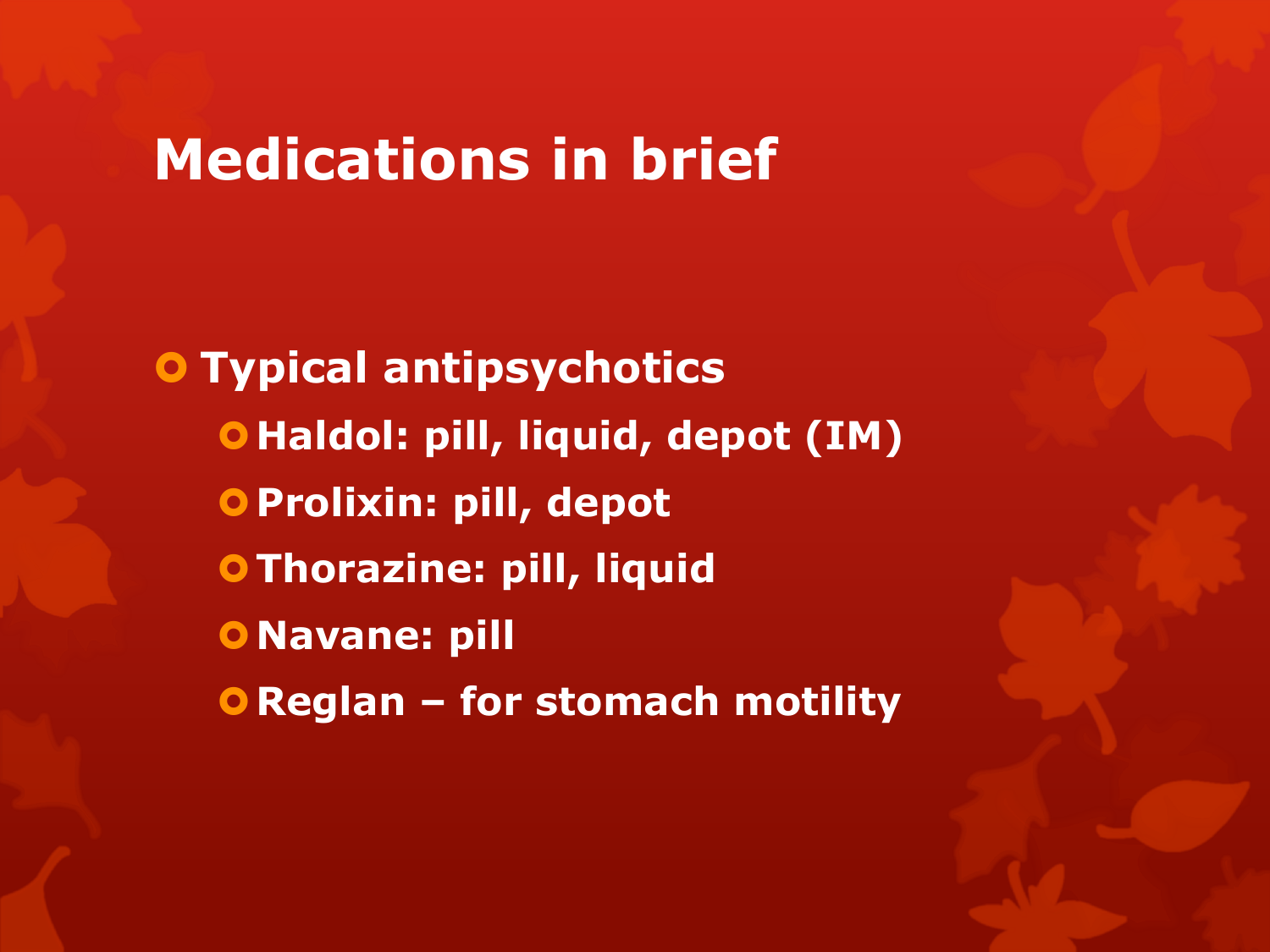**Atypical antipsychotics Zyprexa (olanzapine) Geodon (ziprasadone) O** Risperdal (risperidone) **O** Seroquel (quetiapine) **Abilify (aripiprazole) Saphris (asenapine maleate) Invega (paliperidone) Symbyax (olanzapine/fluoxetine)**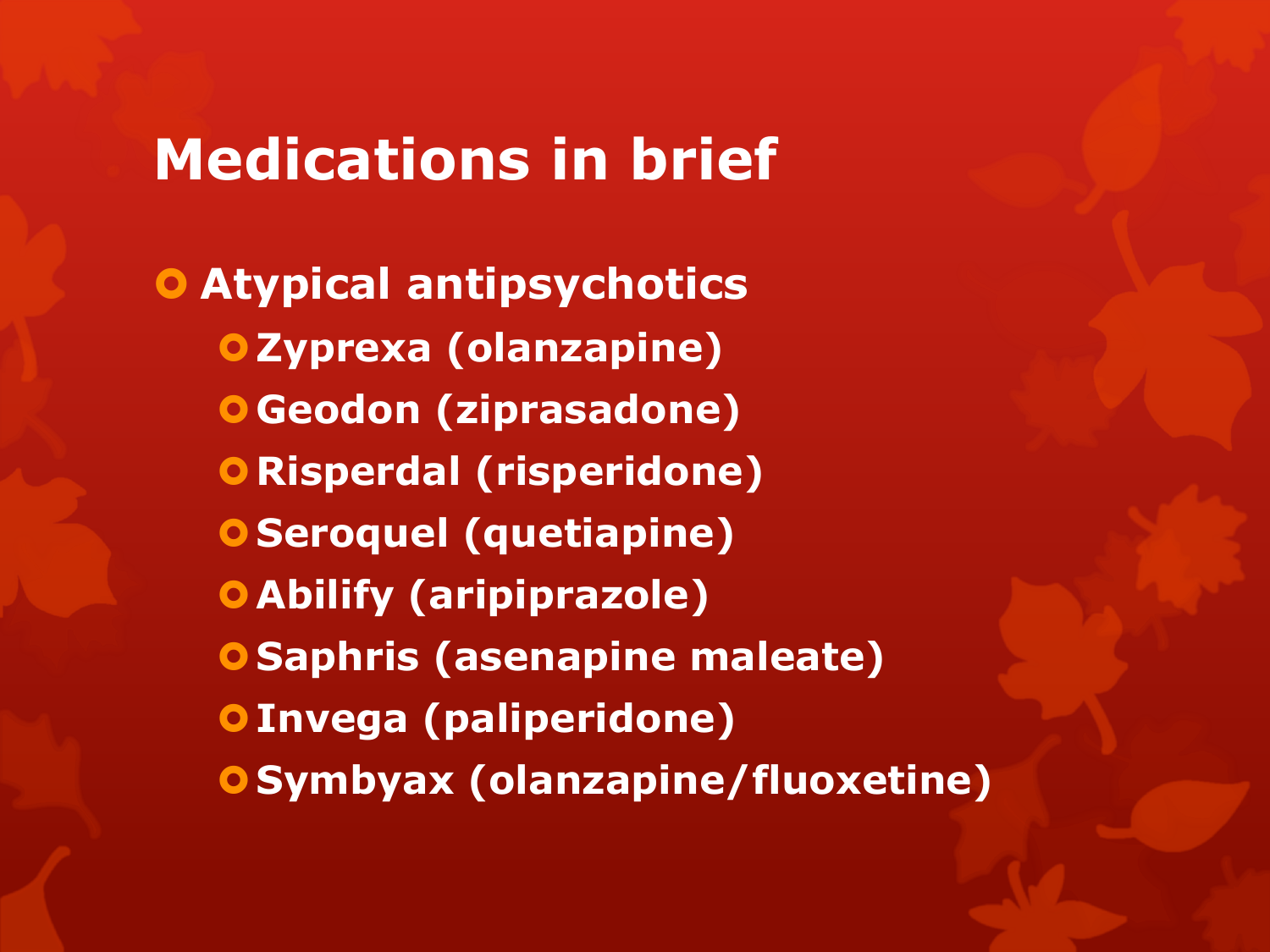**What is different about atypicals? O** Metabolic syndrome **Q And especially, clozapine? Atypical that works when others haven't O** Sedation, drooling, wt gain **Effect on WBC, RBC**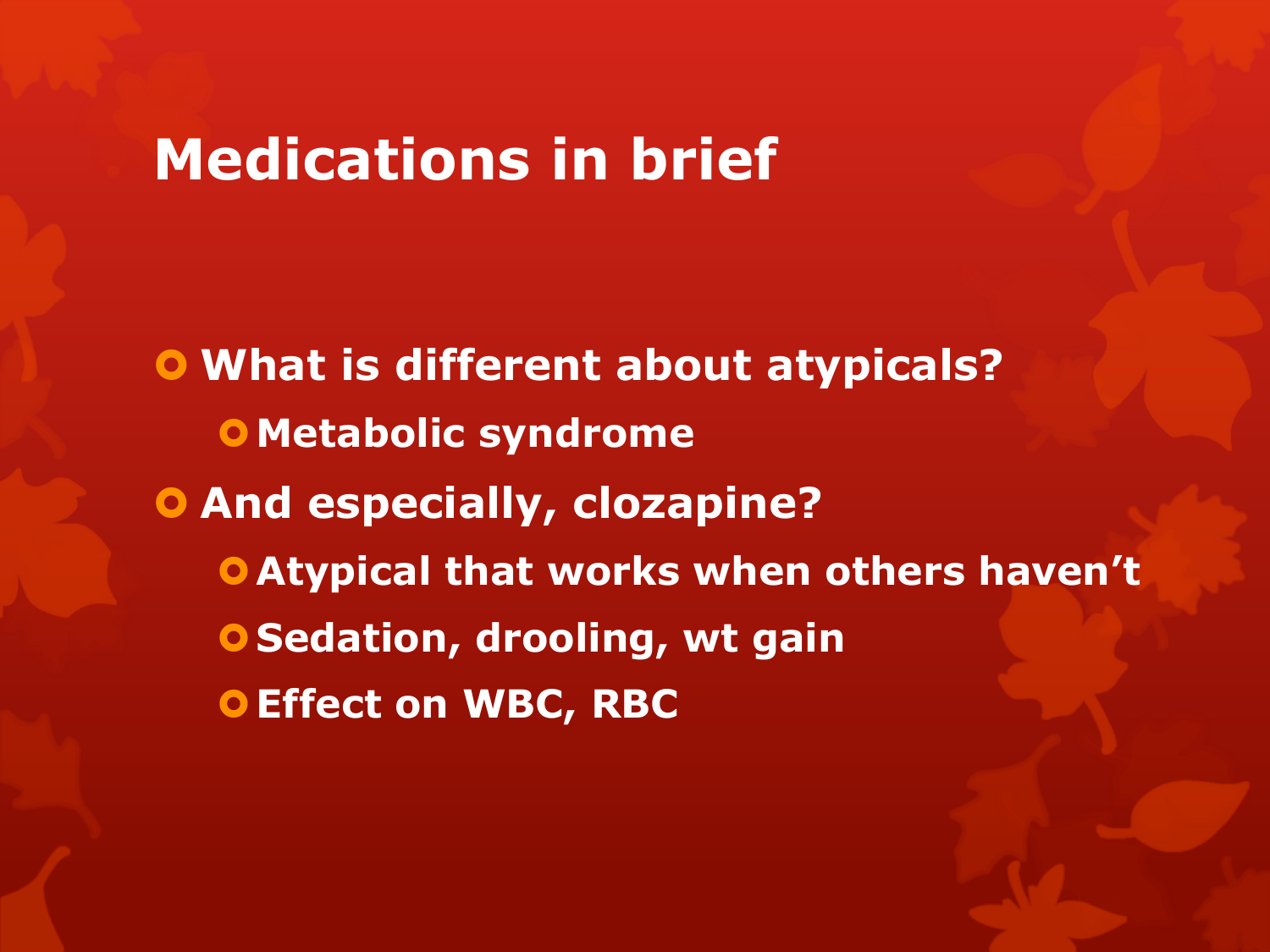## **Circumstances/Conditions**

**CONCOMITANT NEUROLOGIC CONDITIONS O Seizure disorders O** Brain injury **O** Communication disorders **O** Medical conditions **Endocrine: thyroid, DM Cardiac/pulmonary: CVD, COPD, RAD O Hepatic & Renal O** Medications **O** Steroids **O** Protein binding properties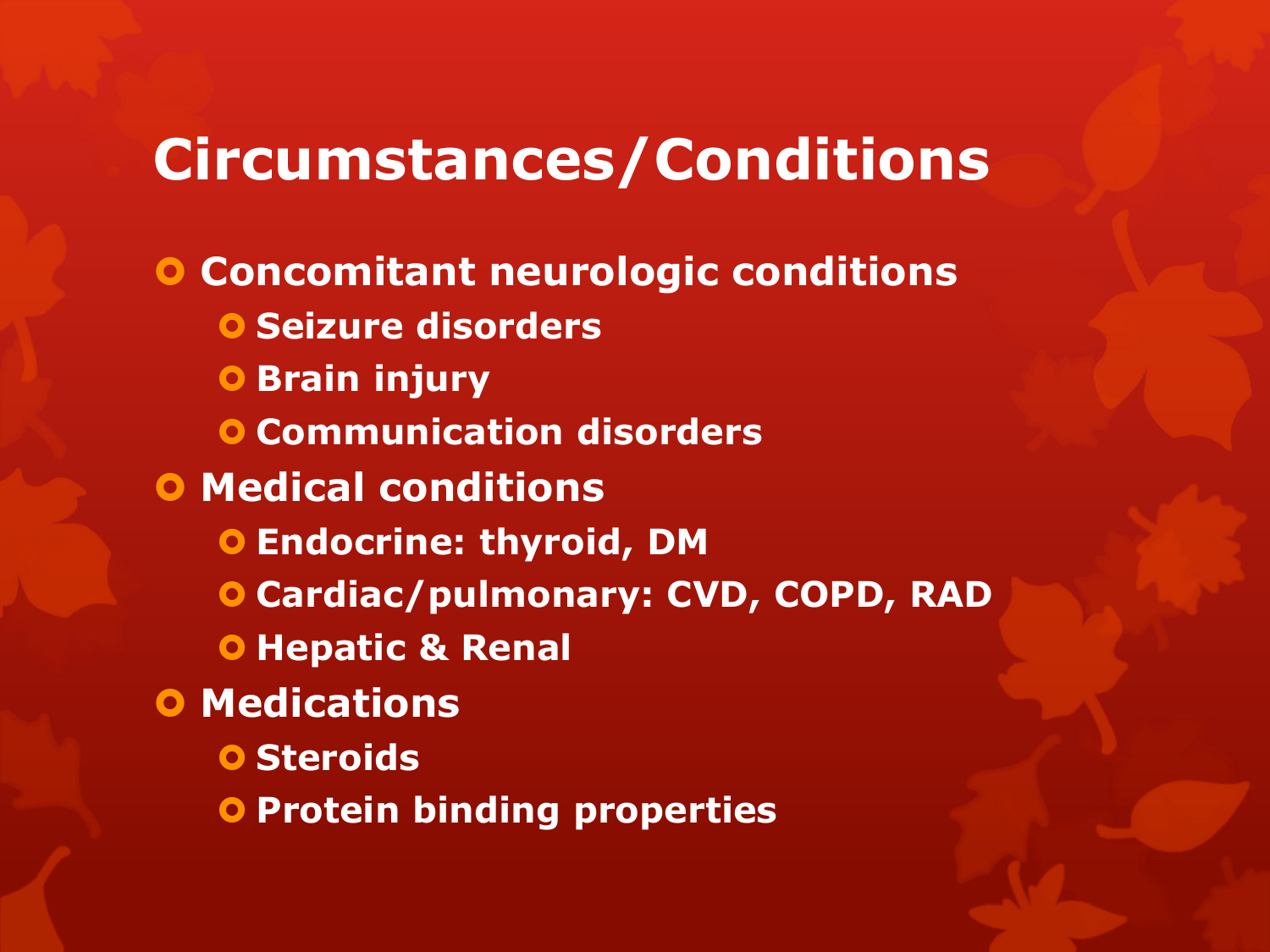## **Integrating Information**

 **Look for recent stressors O** Review medical conditions **Age, time course, severity of symptoms & their meaning Consider cognitive functioning "self-talk" is helpful and organizing O** "criticism" is often demoralizing **(depression; schizophrenia; AH)**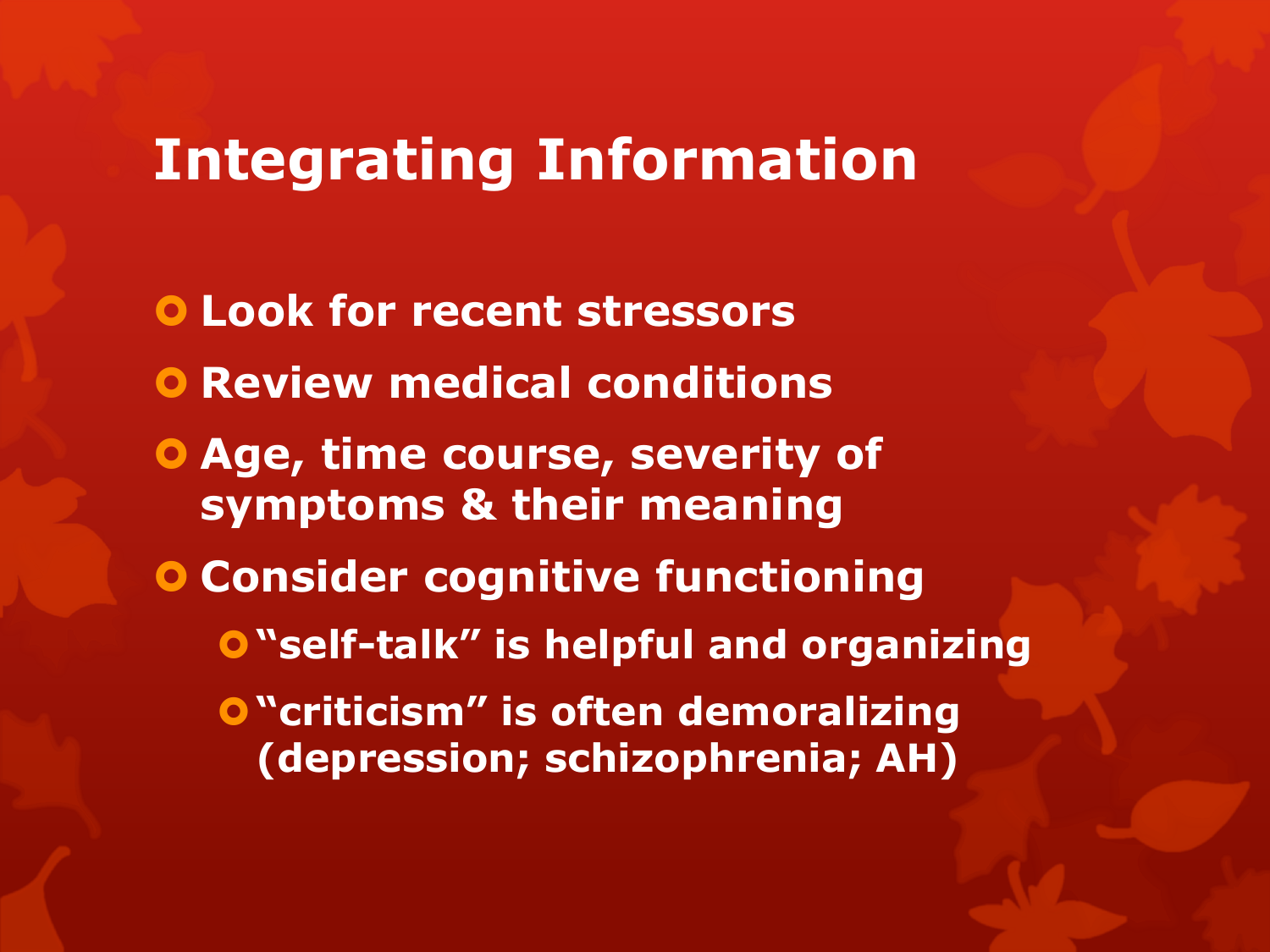#### **Cases…**

- **O** Questions?...
- **Insert your cases here if not earlier!**
- **49 yo male, CUS, I/DD, obesity, recurrent hypoxia, DM.**
	- **Zyprexa + Navane**
- **31 yo female, non-verbal, loss ADL**
	- **Clozapine – excess drooling**